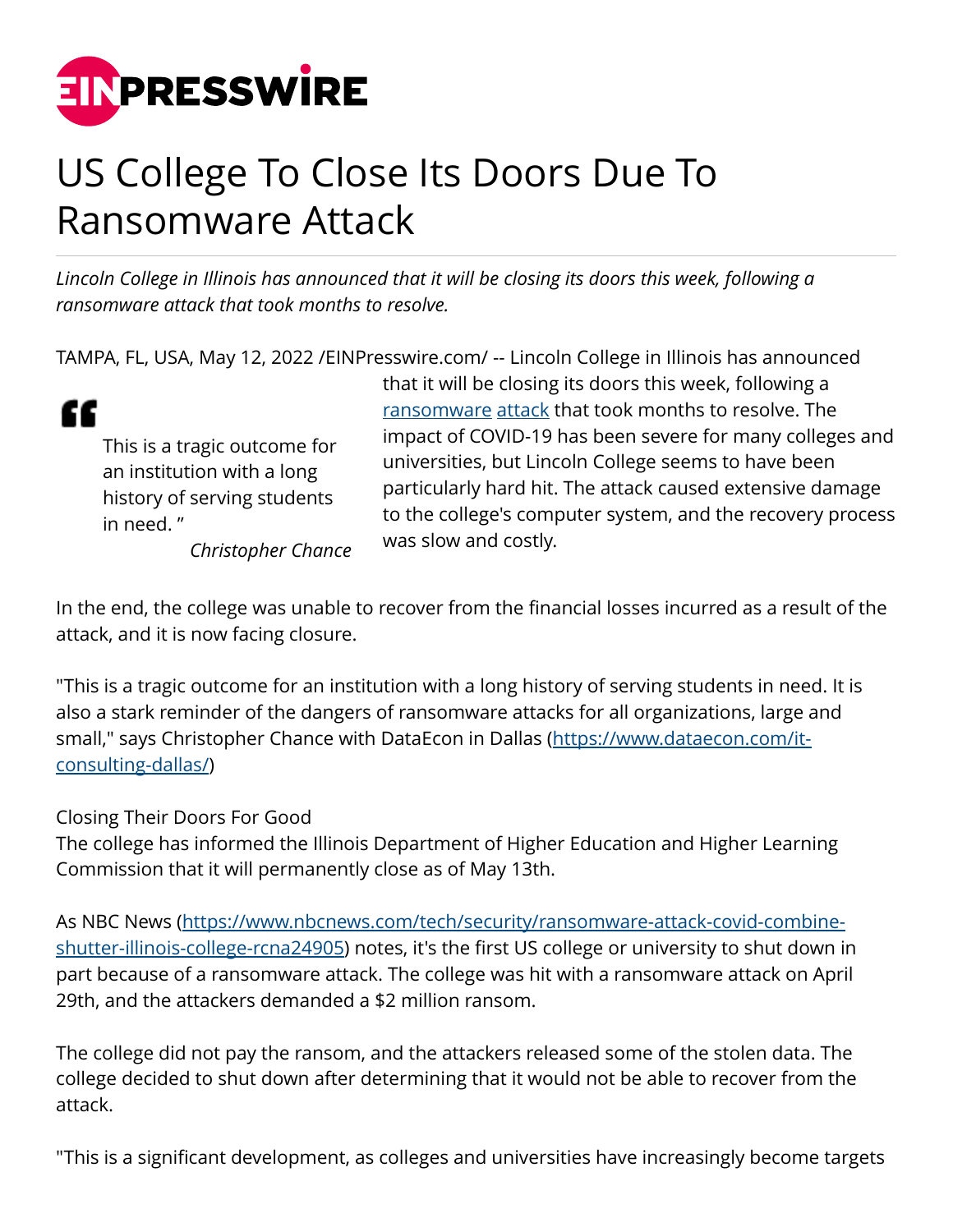for cybercriminals." shares Holden Watne, an IT service provider in Long Beach, CA (<https://www.generationix.com/it-services-long-beach/>)

In 2016, a ransomware attack on the University of Calgary resulted in the school paying a \$20,000 ransom. And in 2017, a cyber attack on Equifax exposed the personal data of more than 145 million people. As these incidents show, ransomware attacks can have a devastating impact on organizations.

"While the motives of the attackers are not yet known, it's clear that colleges and universities must do more to protect themselves from these types of attacks." states cybersecurity expert, Sean Connery with Orbis Solutions in Las Vegas ([https://www.orbissolutionsinc.com/cybersecurity-las-vegas/\)](https://www.orbissolutionsinc.com/cybersecurity-las-vegas/)

Last December, Lincoln College was hit by a [cyberattack](https://www.resolveit.net/cyberattacks-are-happening-faster-than-businesses-can-detect-and-prevent-them/) that hindered access to all institutional data and created an unclear picture of fall 2022 enrollment.

Fortunately, no personal identifying information was exposed. Once fully restored in March 2022, the projections displayed significant enrollment shortfalls, requiring a transformational donation or partnership to sustain Lincoln College beyond the current semester.

Ransomware Claims Another Victim

Lincoln College has announced that it will be closing its doors at the end of the semester, citing the financial strain of the pandemic and a recent cyberattack.

Founded in 1863, Lincoln has been a fixture of higher education in Illinois for over 150 years. The college has seen many changes during its long history, but the ongoing pandemic has proven to be too much for the institution.

"The closure of Lincoln College is a tragedy for its students, faculty, and staff. But it is also a sign of the times: even longstanding institutions are not immune to the challenges of the present moment." shares Ashu Singhal, a cybersecurity expert with Orion Networks in Bethesda, MD (<https://www.orionnetworks.net/it-services-in-bethesda-md/>)

## Ransomware Attacks On The Rise

Ransomware attacks are on the rise, and no sector is immune. In the last year alone, we've seen major attacks on hospitals, game studios, and even educational facilities.

The problem is only getting worse, as hackers become more sophisticated and more willing to target any organization that they think will be vulnerable. The best way to protect yourself from a ransomware attack is to be prepared.

Make sure you have a strong backup system in place so that you can recover your data if you are attacked. And keep your software up to date, as new security vulnerabilities are discovered all